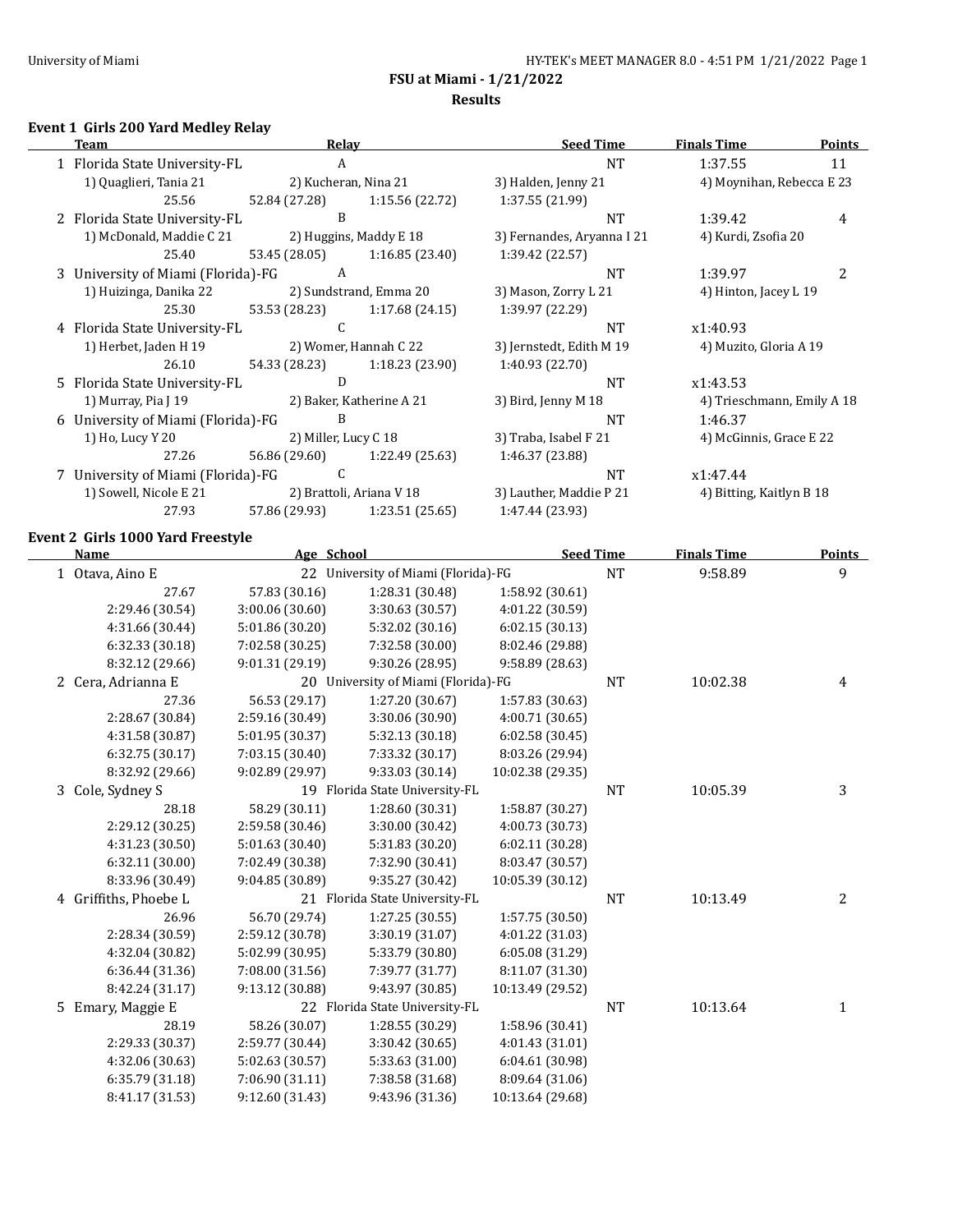**Results**

# **(Event 2 Girls 1000 Yard Freestyle)**

| <b>Name</b>       | Age School      |                                     |                  | <b>Seed Time</b> | <b>Finals Time</b> | <b>Points</b> |
|-------------------|-----------------|-------------------------------------|------------------|------------------|--------------------|---------------|
| 6 Forsythe, Una L |                 | 20 University of Miami (Florida)-FG |                  | NT               | 10:39.23           |               |
| 28.47             | 59.55 (31.08)   | 1:30.98 (31.43)                     | 2:02.96 (31.98)  |                  |                    |               |
| 2:35.24 (32.28)   | 3:07.70 (32.46) | 3:40.44(32.74)                      | 4:13.02 (32.58)  |                  |                    |               |
| 4:45.54 (32.52)   | 5:18.28 (32.74) | 5:50.88 (32.60)                     | 6:23.25(32.37)   |                  |                    |               |
| 6:55.59(32.34)    | 7:28.21 (32.62) | 8:00.51 (32.30)                     | 8:32.45 (31.94)  |                  |                    |               |
| 9:04.47(32.02)    | 9:36.68 (32.21) | 10:08.35 (31.67)                    | 10:39.23 (30.88) |                  |                    |               |

### **Event 3 Girls 200 Yard Freestyle**

| Name                           |                 | Age School                          |                 | <b>Seed Time</b> | <b>Finals Time</b> | Points |
|--------------------------------|-----------------|-------------------------------------|-----------------|------------------|--------------------|--------|
| 1 San Nicolas Martinez, Carmen |                 | 22 University of Miami (Florida)-FG |                 | <b>NT</b>        | 1:47.99            | 9      |
| 26.02                          | 53.40 (27.38)   | 1:20.82 (27.42)                     | 1:47.99(27.17)  |                  |                    |        |
| 2 Trieschmann, Emily A         |                 | 18 Florida State University-FL      |                 | <b>NT</b>        | 1:48.98            | 4      |
| 25.51                          | 52.68 (27.17)   | 1:20.45(27.77)                      | 1:48.98 (28.53) |                  |                    |        |
| 3 Knapp, Sydney E              |                 | 22 University of Miami (Florida)-FG |                 | <b>NT</b>        | 1:49.70            | 3      |
| 25.16                          | 53.39 (28.23)   | 1:22.06 (28.67)                     | 1:49.70 (27.64) |                  |                    |        |
| 4 Jernstedt, Edith M           |                 | 19 Florida State University-FL      |                 | NT               | 1:49.94            | 2      |
| 26.09                          | 53.84 (27.75)   | 1:21.76 (27.92)                     | 1:49.94 (28.18) |                  |                    |        |
| 5 Arnold, Brooke E             |                 | 18 Florida State University-FL      |                 | NT               | 1:50.15            |        |
| 26.28                          | 54.20 (27.92)   | 1:22.38(28.18)                      | 1:50.15(27.77)  |                  |                    |        |
| 6 McGinnis, Grace E            |                 | 22 University of Miami (Florida)-FG |                 | <b>NT</b>        | 1:52.76            |        |
| 26.45                          | 54.84 (28.39)   | 1:23.70 (28.86)                     | 1:52.76 (29.06) |                  |                    |        |
| Sowell, Nicole E               |                 | 21 University of Miami (Florida)-FG |                 | NT               | x1:54.51           |        |
| 1:25.23                        | 1:54.51 (29.28) | 2:11.74(17.23)                      | 1:54.51()       |                  |                    |        |

#### **Event 4 Girls 100 Yard Backstroke**

 $\mathbf{r}$ 

| <b>Name</b>          | Age School                             | <b>Seed Time</b> | <b>Finals Time</b> | <b>Points</b> |
|----------------------|----------------------------------------|------------------|--------------------|---------------|
| Quaglieri, Tania     | 21 Florida State University-FL         | NT               | 53.85              | 9             |
| 26.02                | 53.85 (27.83)                          |                  |                    |               |
| 2 McDonald, Maddie C | Florida State University-FL<br>21      | NT               | 53.96              | 4             |
| 26.37                | 53.96 (27.59)                          |                  |                    |               |
| 3 Murray, Pia J      | 19 Florida State University-FL         | NT               | 53.97              | 3             |
| 26.46                | 53.97 (27.51)                          |                  |                    |               |
| 4 Huizinga, Danika   | 22 University of Miami (Florida)-FG    | NT               | 53.99              | າ             |
| 26.61                | 53.99 (27.38)                          |                  |                    |               |
| 5 Herbet, Jaden H    | Florida State University-FL<br>19      | NT               | x55.28             |               |
| 27.01                | 55.28 (28.27)                          |                  |                    |               |
| 6 Ho, Lucy Y         | University of Miami (Florida)-FG<br>20 | NT               | 57.41              |               |
| 27.77                | 57.41 (29.64)                          |                  |                    |               |

## **Event 5 Girls 100 Yard Breaststroke**

| Name                     | Age School                             | <b>Seed Time</b> | <b>Finals Time</b> | <b>Points</b> |
|--------------------------|----------------------------------------|------------------|--------------------|---------------|
| 1 Kucheran, Nina         | 21 Florida State University-FL         | NT               | 59.46              | 9             |
| 28.31                    | 59.46 (31.15)                          |                  |                    |               |
| Huggins, Maddy E         | Florida State University-FL<br>18      | NT               | 1:02.06            | 4             |
| 29.39                    | 1:02.06 (32.67)                        |                  |                    |               |
| Sundstrand, Emma<br>3    | 20 University of Miami (Florida)-FG    | NT               | 1:02.12            | 3             |
| 29.27                    | 1:02.12(32.85)                         |                  |                    |               |
| 4 Carvalho, Giulia O     | University of Miami (Florida)-FG<br>19 | NT               | 1:02.27            | 2             |
| 29.79                    | 1:02.27 (32.48)                        |                  |                    |               |
| 5.<br>Mason, Zorry L     | 21 University of Miami (Florida)-FG    | NT               | 1:02.82            |               |
| 29.31                    | 1:02.82(33.51)                         |                  |                    |               |
| Baker, Katherine A<br>6. | Florida State University-FL<br>21      | NT               | 1:03.47            |               |
| 30.14                    | 1:03.47 (33.33)                        |                  |                    |               |
|                          |                                        |                  |                    |               |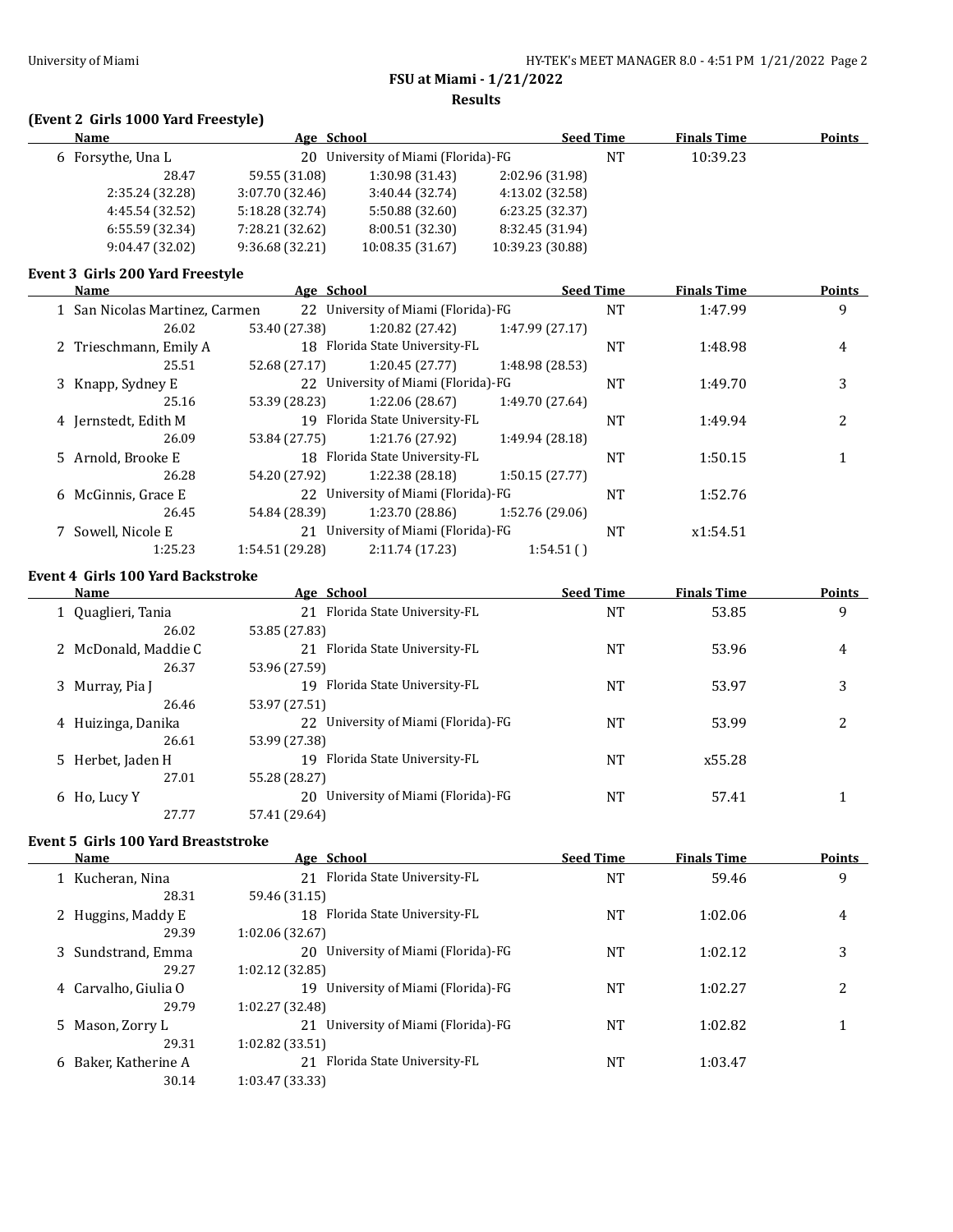**Results**

## **(Event 5 Girls 100 Yard Breaststroke)**

| Name                      | Age School                          | <b>Seed Time</b> | <b>Finals Time</b> | Points |
|---------------------------|-------------------------------------|------------------|--------------------|--------|
| 7 Kurdi, Zsofia           | 20 Florida State University-FL      | NΊ               | x1:04.29           |        |
| 30.04                     | 1:04.29(34.25)                      |                  |                    |        |
| 8 VanOvermeiren, Sydney E | 21 Florida State University-FL      | NΤ               | x1:04.90           |        |
| Brattoli, Ariana V        | 18 University of Miami (Florida)-FG | NT               | x1:06.59           |        |

#### **Event 6 Girls 200 Yard Butterfly**

| Name                   | Age School     |                                     | <b>Seed Time</b> |           | <b>Finals Time</b> | <b>Points</b> |
|------------------------|----------------|-------------------------------------|------------------|-----------|--------------------|---------------|
| 1 Womer, Hannah C      |                | 22 Florida State University-FL      |                  | <b>NT</b> | 1:57.74            | 9             |
| 26.62                  | 55.96 (29.34)  | 1:26.56(30.60)                      | 1:57.74 (31.18)  |           |                    |               |
| 2 Fernandes, Aryanna I |                | 21 Florida State University-FL      |                  | NT        | 1:58.10            | 4             |
| 26.25                  | 55.95 (29.70)  | 1:26.52 (30.57)                     | 1:58.10 (31.58)  |           |                    |               |
| 3 Traba, Isabel F      |                | 21 University of Miami (Florida)-FG |                  | NT        | 1:59.84            | 3             |
| 26.97                  | 57.14 (30.17)  | 1:28.21 (31.07)                     | 1:59.84 (31.63)  |           |                    |               |
| 4 Bird, Jenny M        |                | 18 Florida State University-FL      |                  | NT        | 2:02.05            | າ             |
| 26.99                  | 57.14 (30.15)  | 1:28.59(31.45)                      | 2:02.05(33.46)   |           |                    |               |
| 5 Bitting, Kaitlyn B   |                | 18 University of Miami (Florida)-FG |                  | NT        | 2:03.50            |               |
| 27.65                  | 59.02 (31.37)  | 1:31.31 (32.29)                     | 2:03.50 (32.19)  |           |                    |               |
| 6 Forsythe, Una L      |                | 20 University of Miami (Florida)-FG |                  | NT        | 2:07.26            |               |
| 27.79                  | 1:00.19(32.40) | 1:33.54(33.35)                      | 2:07.26 (33.72)  |           |                    |               |
| 7 Lauther. Maddie P    | 21             | University of Miami (Florida)-FG    |                  | <b>NT</b> | x2:09.28           |               |

#### **Event 7 Girls 50 Yard Freestyle**

| <b>Name</b>           |                             | <b>Seed Time</b>                                                                                                                                                                                    | <b>Finals Time</b> | <b>Points</b> |
|-----------------------|-----------------------------|-----------------------------------------------------------------------------------------------------------------------------------------------------------------------------------------------------|--------------------|---------------|
| 1 Moynihan, Rebecca E |                             | NT                                                                                                                                                                                                  | 22.77              |               |
| 2 Halden, Jenny       | Florida State University-FL | NT                                                                                                                                                                                                  | 23.15              | 4             |
| 3 Hinton, Jacey L     |                             | NT                                                                                                                                                                                                  | 23.18              |               |
| 4 Knapp, Sydney E     |                             | NT                                                                                                                                                                                                  | 23.36              |               |
| 5 Muzito, Gloria A    |                             | NT                                                                                                                                                                                                  | 23.49              |               |
| 6 Miller, Lucy C      |                             | NT                                                                                                                                                                                                  | 24.08              |               |
|                       |                             | Age School<br>23 Florida State University-FL<br>19 University of Miami (Florida)-FG<br>22 University of Miami (Florida)-FG<br>19 Florida State University-FL<br>18 University of Miami (Florida)-FG |                    |               |

#### **Event 8 Girls 1 mtr Diving**

| <b>Name</b>                 |     | Age School                          |           | <b>Finals Score</b> |                    | <b>Points</b> |
|-----------------------------|-----|-------------------------------------|-----------|---------------------|--------------------|---------------|
| 1 Vallee, Mia J             |     | 20 University of Miami (Florida)-FG | <b>NP</b> | 317.18              | 15.3 <sub>dd</sub> | 9             |
| 2 Gullstrand, Emma          |     | 21 University of Miami (Florida)-FG | NP        | 308.93              | 15.3 <sub>dd</sub> | 4             |
| 3 Haffety, Millie           |     | 22 University of Miami (Florida)-FG | <b>NP</b> | 290.48              | 14.5 <sub>dd</sub> |               |
| 4 Cervantes Milan, Victoria |     | 18 Florida State University-FL      | <b>NP</b> | 246.60              | 14.4dd             |               |
| 5 Johnson, Vivian M         | 19. | Florida State University-FL         | NP        | 240.04              | 14.0dd             |               |
| 6 Gregersen, Isabel A       |     | 18 Florida State University-FL      | <b>NP</b> | 217.50              | 14.0dd             |               |

#### **Event 9 Girls 100 Yard Freestyle**

| <b>Name</b>                    |               | Age School                          | <b>Seed Time</b> | <b>Finals Time</b> | <b>Points</b> |
|--------------------------------|---------------|-------------------------------------|------------------|--------------------|---------------|
| 1 Moynihan, Rebecca E          |               | 23 Florida State University-FL      | NT               | 49.74              | 9             |
| 24.07                          | 49.74 (25.67) |                                     |                  |                    |               |
| 2 Kurdi, Zsofia                |               | 20 Florida State University-FL      | NT               | 50.03              | 4             |
| 24.34                          | 50.03 (25.69) |                                     |                  |                    |               |
| 3 San Nicolas Martinez, Carmen |               | 22 University of Miami (Florida)-FG | NT               | 50.47              | 3             |
| 24.86                          | 50.47 (25.61) |                                     |                  |                    |               |
| 4 Hinton, Jacey L              | 19            | University of Miami (Florida)-FG    | NT               | 50.68              |               |
| 24.67                          | 50.68 (26.01) |                                     |                  |                    |               |
| 5 Knapp, Sydney E              |               | 22 University of Miami (Florida)-FG | NT               | 50.87              |               |
| 24.84                          | 50.87 (26.03) |                                     |                  |                    |               |
| 6 Muzito, Gloria A             | 19            | Florida State University-FL         | NT               | 50.98              |               |
| 24.82                          | 50.98 (26.16) |                                     |                  |                    |               |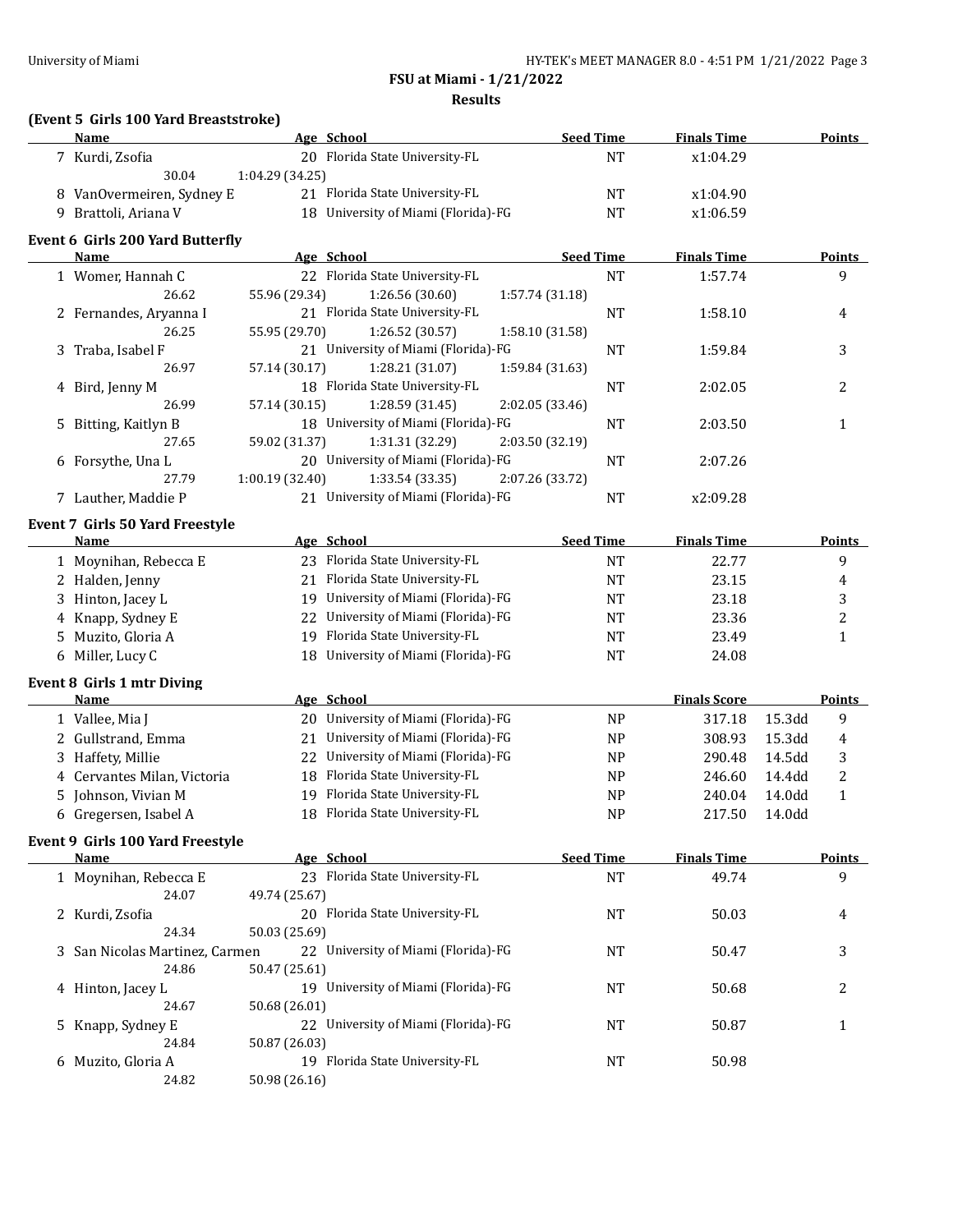**Results**

## **(Event 9 Girls 100 Yard Freestyle)**

| Name             | Age School                     | <b>Seed Time</b> | <b>Finals Time</b> | <b>Points</b> |
|------------------|--------------------------------|------------------|--------------------|---------------|
| Quaglieri, Tania | 21 Florida State University-FL | NT               | x51.49             |               |
| 25.01            | 51.49 (26.48)                  |                  |                    |               |

### **Event 10 Girls 200 Yard Backstroke**

| <b>Name</b>          | Age School     |                                     |                 | <b>Seed Time</b> | <b>Finals Time</b> | <b>Points</b> |
|----------------------|----------------|-------------------------------------|-----------------|------------------|--------------------|---------------|
| 1 Murray, Pia J      |                | 19 Florida State University-FL      |                 | NT               | 1:56.93            | 9             |
| 27.49                | 56.59 (29.10)  | 1:26.56 (29.97)                     | 1:56.93 (30.37) |                  |                    |               |
| 2 McDonald, Maddie C |                | 21 Florida State University-FL      |                 | NT               | 1:58.19            | 4             |
| 28.32                | 57.90 (29.58)  | 1:27.98 (30.08)                     | 1:58.19(30.21)  |                  |                    |               |
| 3 Cole, Sydney S     |                | 19 Florida State University-FL      |                 | NT               | 1:59.33            | 3             |
| 28.85                | 58.24 (29.39)  | 1:28.67 (30.43)                     | 1:59.33(30.66)  |                  |                    |               |
| 4 Huizinga, Danika   |                | 22 University of Miami (Florida)-FG |                 | NT               | 2:01.29            | 2             |
| 28.64                | 59.32 (30.68)  | 1:30.31 (30.99)                     | 2:01.29 (30.98) |                  |                    |               |
| 5 Herbet, Jaden H    |                | 19 Florida State University-FL      |                 | NT               | x2:01.64           |               |
| 28.18                | 58.39 (30.21)  | 1:29.77 (31.38)                     | 2:01.64(31.87)  |                  |                    |               |
| 6 Sowell, Nicole E   | 21             | University of Miami (Florida)-FG    |                 | NT               | 2:08.16            |               |
| 30.29                | 1:02.94(32.65) | 1:35.48 (32.54)                     | 2:08.16 (32.68) |                  |                    |               |
| 7 Ho, Lucy Y         | 20             | University of Miami (Florida)-FG    |                 | NT               | 2:10.87            |               |
| 30.63                | 1:05.09(34.46) | 1:38.85 (33.76)                     | 2:10.87 (32.02) |                  |                    |               |

### **Event 11 Girls 200 Yard Breaststroke**

| <b>Name</b>               | Age School     |                                     | <b>Seed Time</b> |           | <b>Finals Time</b> | Points |
|---------------------------|----------------|-------------------------------------|------------------|-----------|--------------------|--------|
| 1 Kucheran, Nina          |                | 21 Florida State University-FL      |                  | <b>NT</b> | 2:10.90            | 9      |
| 29.92                     | 1:03.11(33.19) | 1:37.20 (34.09)                     | 2:10.90 (33.70)  |           |                    |        |
| 2 Huggins, Maddy E        |                | 18 Florida State University-FL      |                  | NT        | 2:14.71            | 4      |
| 31.10                     | 1:05.37(34.27) | 1:40.36 (34.99)                     | 2:14.71 (34.35)  |           |                    |        |
| 3 Carvalho, Giulia O      |                | 19 University of Miami (Florida)-FG |                  | NT        | 2:15.69            | 3      |
| 30.89                     | 1:05.12(34.23) | 1:40.12 (35.00)                     | 2:15.69(35.57)   |           |                    |        |
| 4 VanOvermeiren, Sydney E |                | 21 Florida State University-FL      |                  | <b>NT</b> | 2:17.39            | っ      |
| 31.91                     | 1:06.84(34.93) | 1:42.04 (35.20)                     | 2:17.39 (35.35)  |           |                    |        |
| 5 Baker, Katherine A      |                | 21 Florida State University-FL      |                  | NT        | x2:17.77           |        |
| 31.94                     | 1:07.08(35.14) | 1:42.36 (35.28)                     | 2:17.77 (35.41)  |           |                    |        |
| 6 Brattoli, Ariana V      |                | 18 University of Miami (Florida)-FG |                  | NT        | 2:25.09            |        |
| 32.03                     | 1:08.54(36.51) | 1:46.70(38.16)                      | 2:25.09 (38.39)  |           |                    |        |
| 7 Miller, Lucy C          |                | 18 University of Miami (Florida)-FG |                  | NT        | 2:28.50            |        |
| 32.95                     | 1:10.52(37.57) | 1:49.67 (39.15)                     | 2:28.50 (38.83)  |           |                    |        |

#### **Event 12 Girls 500 Yard Freestyle**

 $\overline{\phantom{a}}$ 

| Name                   | Age School      |                                     |                 | <b>Seed Time</b> | <b>Finals Time</b> | <b>Points</b> |
|------------------------|-----------------|-------------------------------------|-----------------|------------------|--------------------|---------------|
| 1 Trieschmann, Emily A | 18              | Florida State University-FL         |                 | NT               | 4:50.91            | 9             |
| 27.16                  | 56.56 (29.40)   | 1:26.19 (29.63)                     | 1:55.50 (29.31) |                  |                    |               |
| 2:24.96 (29.46)        | 2:54.74 (29.78) | 3:23.91 (29.17)                     | 3:52.96 (29.05) |                  |                    |               |
| 4:22.18 (29.22)        | 4:50.91 (28.73) |                                     |                 |                  |                    |               |
| 2 Otava, Aino E        |                 | 22 University of Miami (Florida)-FG |                 | <b>NT</b>        | 4:52.60            | 4             |
| 27.52                  | 57.30 (29.78)   | 1:27.50(30.20)                      | 1:57.38 (29.88) |                  |                    |               |
| 2:27.20 (29.82)        | 2:56.58 (29.38) | 3:26.05(29.47)                      | 3:55.23(29.18)  |                  |                    |               |
| 4:24.07 (28.84)        | 4:52.60 (28.53) |                                     |                 |                  |                    |               |
| 3 Cera, Adrianna E     | 20              | University of Miami (Florida)-FG    |                 | NT               | 4:53.85            |               |
| 27.21                  | 56.72 (29.51)   | 1:26.45(29.73)                      | 1:56.29 (29.84) |                  |                    |               |
| 2:26.28 (29.99)        | 2:56.30 (30.02) | 3:26.18(29.88)                      | 3:56.09 (29.91) |                  |                    |               |
| 4:25.56 (29.47)        | 4:53.85 (28.29) |                                     |                 |                  |                    |               |
|                        |                 |                                     |                 |                  |                    |               |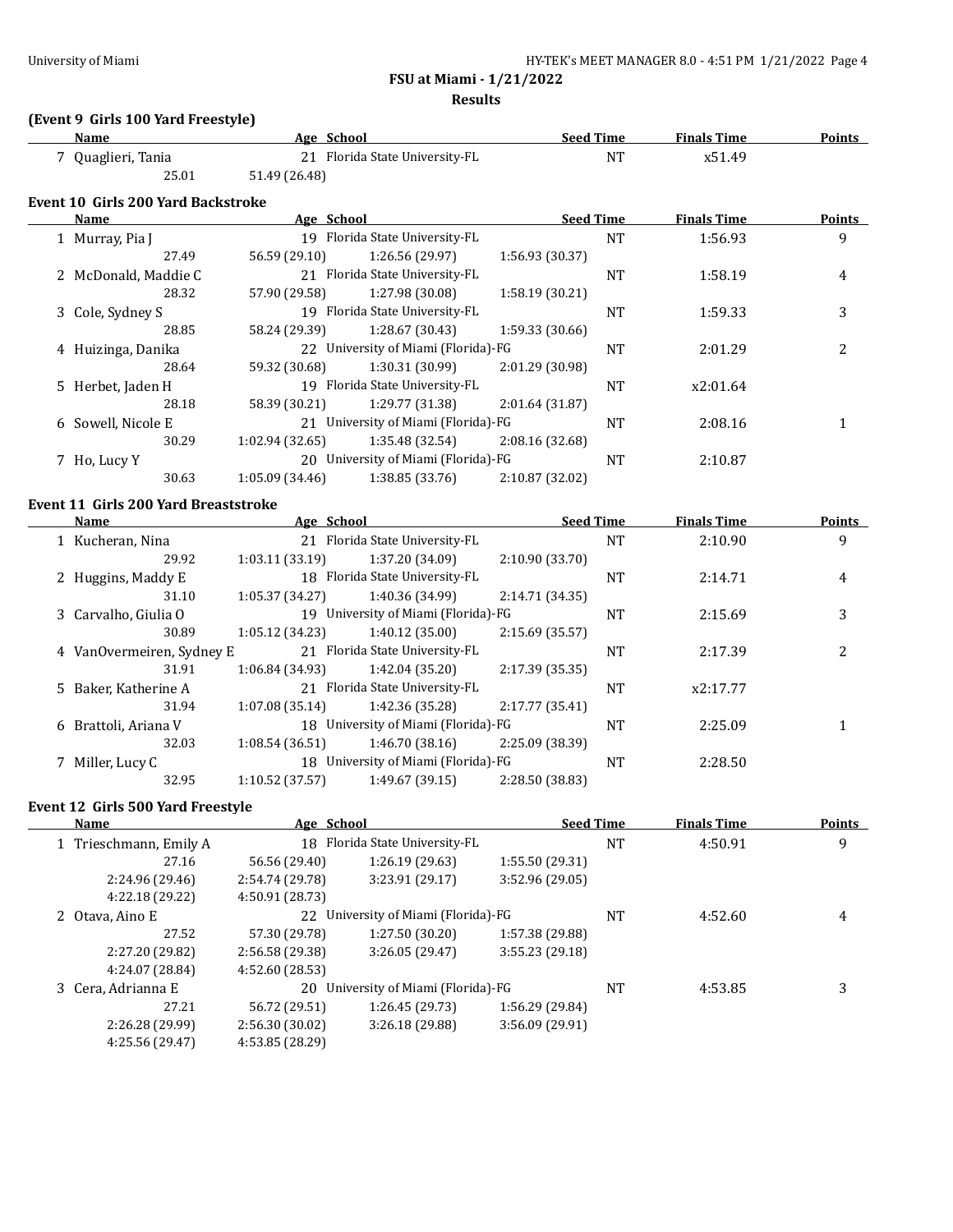**Results**

## **(Event 12 Girls 500 Yard Freestyle)**

| Name                  | Age School      |                                  | <b>Seed Time</b> |           | <b>Finals Time</b> | <b>Points</b> |
|-----------------------|-----------------|----------------------------------|------------------|-----------|--------------------|---------------|
| 4 Griffiths, Phoebe L | 21              | Florida State University-FL      |                  | <b>NT</b> | 4:54.63            | 2             |
| 26.74                 | 55.88 (29.14)   | 1:25.61(29.73)                   | 1:55.56 (29.95)  |           |                    |               |
| 2:25.64 (30.08)       | 2:55.57 (29.93) | 3:25.69 (30.12)                  | 3:55.91 (30.22)  |           |                    |               |
| 4:25.82 (29.91)       | 4:54.63 (28.81) |                                  |                  |           |                    |               |
| 5 Arnold. Brooke E    | 18              | Florida State University-FL      |                  | <b>NT</b> | 4:59.81            |               |
| 27.53                 | 57.47 (29.94)   | 1:27.77 (30.30)                  | 1:58.40(30.63)   |           |                    |               |
| 2:28.87 (30.47)       | 2:59.40 (30.53) | 3:29.63 (30.23)                  | 4:00.13(30.50)   |           |                    |               |
| 4:30.52 (30.39)       | 4:59.81 (29.29) |                                  |                  |           |                    |               |
| Emary, Maggie E<br>6  | 22              | Florida State University-FL      |                  | <b>NT</b> | x4:59.94           |               |
| 27.93                 | 57.70 (29.77)   | 1:27.80(30.10)                   | 1:57.93 (30.13)  |           |                    |               |
| 2:28.01 (30.08)       | 2:58.14(30.13)  | 3:28.73 (30.59)                  | 3:59.47 (30.74)  |           |                    |               |
| 4:29.95 (30.48)       | 4:59.94 (29.99) |                                  |                  |           |                    |               |
| 7 McGinnis, Grace E   | 22              | University of Miami (Florida)-FG |                  | <b>NT</b> | 5:03.72            |               |
| 27.92                 | 58.51 (30.59)   | 1:29.51(31.00)                   | 2:00.24(30.73)   |           |                    |               |
| 2:31.15 (30.91)       | 3:01.79 (30.64) | 3:32.45 (30.66)                  | 4:03.04 (30.59)  |           |                    |               |
| 4:33.62 (30.58)       | 5:03.72 (30.10) |                                  |                  |           |                    |               |

### **Event 13 Girls 100 Yard Butterfly**

|   | <b>Name</b>                 | Age School                          | <b>Seed Time</b> | <b>Finals Time</b>  | <b>Points</b> |
|---|-----------------------------|-------------------------------------|------------------|---------------------|---------------|
|   | 1 Halden, Jenny             | 21 Florida State University-FL      | <b>NT</b>        | 52.77               | 9             |
|   | 24.47                       | 52.77 (28.30)                       |                  |                     |               |
|   | 2 Fernandes, Aryanna I      | 21 Florida State University-FL      | <b>NT</b>        | 53.04               | 4             |
|   | 25.13                       | 53.04 (27.91)                       |                  |                     |               |
|   | 3 Jernstedt, Edith M        | 19 Florida State University-FL      | <b>NT</b>        | 53.29               | 3             |
|   | 25.41                       | 53.29 (27.88)                       |                  |                     |               |
|   | 4 Womer, Hannah C           | 22 Florida State University-FL      | NT               | x53.38              |               |
|   | 25.29                       | 53.38 (28.09)                       |                  |                     |               |
|   | 5 Traba, Isabel F           | 21 University of Miami (Florida)-FG | <b>NT</b>        | 54.98               | 2             |
|   | 26.01                       | 54.98 (28.97)                       |                  |                     |               |
|   | 6 Murray, Pia J             | 19 Florida State University-FL      | NT               | x55.24              |               |
|   | 25.90                       | 55.24 (29.34)                       |                  |                     |               |
|   | 7 Bird, Jenny M             | 18 Florida State University-FL      | <b>NT</b>        | x55.46              |               |
|   | 26.25                       | 55.46 (29.21)                       |                  |                     |               |
| 8 | Bitting, Kaitlyn B          | 18 University of Miami (Florida)-FG | NT               | 56.03               | $\mathbf{1}$  |
|   | 26.50                       | 56.03 (29.53)                       |                  |                     |               |
|   | 9 Forsythe, Una L           | 20 University of Miami (Florida)-FG | <b>NT</b>        | 58.22               |               |
|   | 27.43                       | 58.22 (30.79)                       |                  |                     |               |
|   | 10 Lauther, Maddie P        | 21 University of Miami (Florida)-FG | NT               | x58.56              |               |
|   | 27.35                       | 58.56 (31.21)                       |                  |                     |               |
|   | Event 14 Girls 3 mtr Diving |                                     |                  |                     |               |
|   | Name                        | Age School                          |                  | <b>Finals Score</b> | <b>Points</b> |
|   | 1 Gullstrand, Emma          | 21 University of Miami (Florida)-FG | NP               | 362.93              | 9<br>18.5dd   |

|                             | 1 Gullstrand, Emma          |               | University of Miami (Florida)-FG    |                  | <b>NP</b>      | 362.93             | 18.5dd | 9             |  |
|-----------------------------|-----------------------------|---------------|-------------------------------------|------------------|----------------|--------------------|--------|---------------|--|
|                             | 2 Vallee, Mia J             |               | 20 University of Miami (Florida)-FG |                  | N <sub>P</sub> | 347.18             | 17.5dd | 4             |  |
|                             | 3 Haffety, Millie           | 22            | University of Miami (Florida)-FG    |                  | <b>NP</b>      | 334.20             | 17.1dd | 3             |  |
|                             | 4 Johnson, Vivian M         | 19.           | Florida State University-FL         |                  | NP             | 297.38             | 15.2dd | 2             |  |
|                             | 5 Gregersen, Isabel A       |               | 18 Florida State University-FL      |                  | N <sub>P</sub> | 275.10             | 15.9dd | 1             |  |
|                             | 6 Cervantes Milan, Victoria |               | 18 Florida State University-FL      |                  | N <sub>P</sub> | 273.75             | 16.8dd |               |  |
| Event 15  Girls 200 Yard IM |                             |               |                                     |                  |                |                    |        |               |  |
|                             | <b>Name</b>                 |               | Age School                          | <b>Seed Time</b> |                | <b>Finals Time</b> |        | <b>Points</b> |  |
|                             | 1 Kucheran, Nina            | 21            | Florida State University-FL         |                  | NT             | 1:59.33            |        | 9             |  |
|                             | 26.43                       | 57.01 (30.58) | 1:30.82 (33.81)                     | 1:59.33 (28.51)  |                |                    |        |               |  |